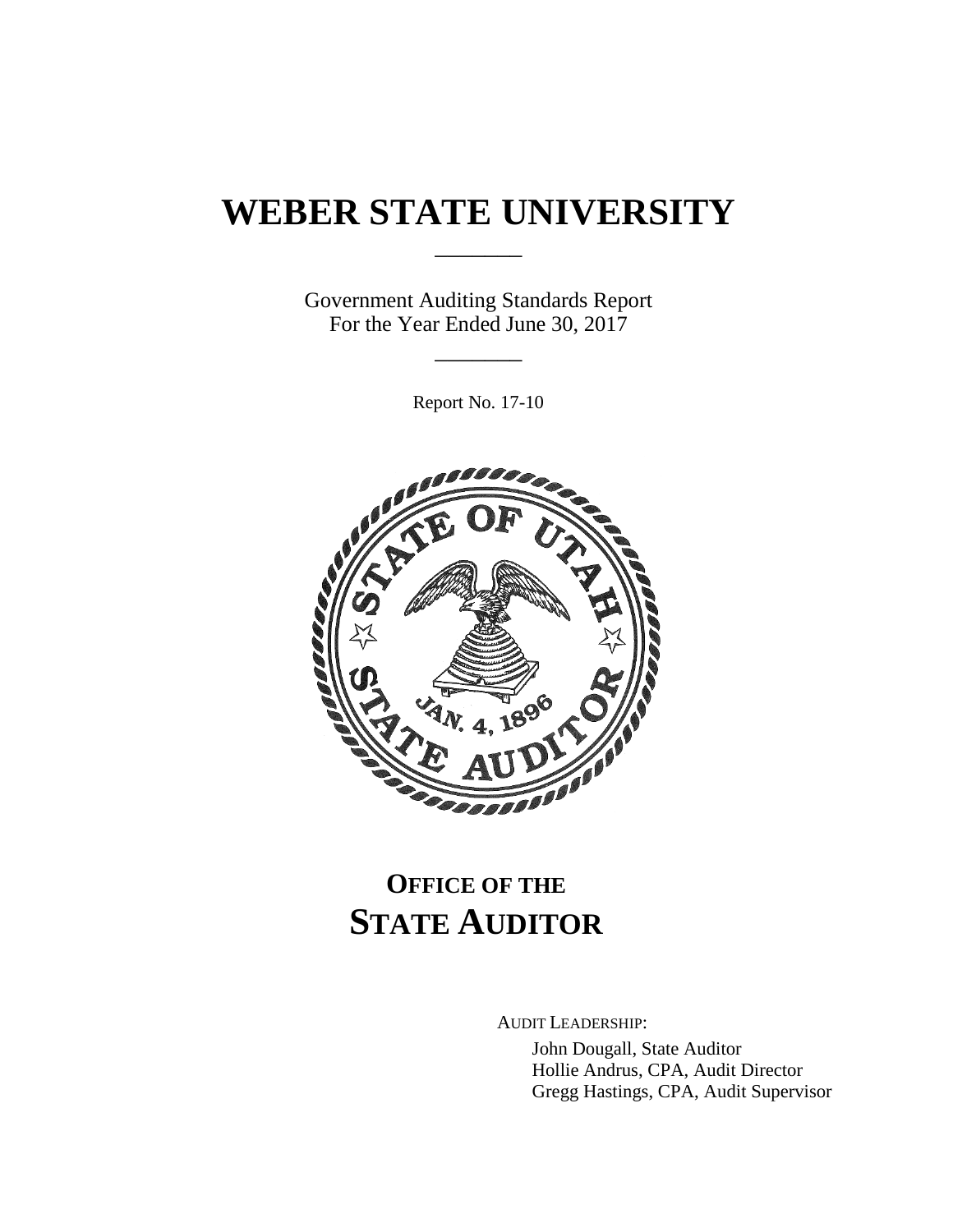

**OFFICE OF THE STATE AUDITOR**

#### **INDEPENDENT STATE AUDITOR'S REPORT ON INTERNAL CONTROL OVER FINANCIAL REPORTING AND ON COMPLIANCE AND OTHER MATTERS BASED ON AN AUDIT OF FINANCIAL STATEMENTS PERFORMED IN ACCORDANCE WITH** *GOVERNMENT AUDITING STANDARDS*

To the Board of Trustees, Audit Committee and Charles A. Wight, President Weber State University

We have audited, in accordance with the auditing standards generally accepted in the United States of America and the standards applicable to financial audits contained in *Government Auditing Standards* issued by the Comptroller General of the United States, the financial statements of Weber State University (University), as of and for the year ended June 30, 2017, and the related notes to the financial statements, which collectively comprise the University's basic financial statements, and have issued our report thereon dated October 20, 2017.

## **Internal Control Over Financial Reporting**

In planning and performing our audit of the financial statements, we considered the University's internal control over financial reporting (internal control) to determine the audit procedures that are appropriate in the circumstances for the purpose of expressing our opinion on the financial statements, but not for the purpose of expressing an opinion on the effectiveness of the University's internal control. Accordingly, we do not express an opinion on the effectiveness of the University's internal control.

A *deficiency in internal control* exists when the design or operation of a control does not allow management or employees, in the normal course of performing their assigned functions, to prevent or to detect and correct misstatements on a timely basis. A *material weakness* is a deficiency, or a combination of deficiencies, in internal control, such that there is a reasonable possibility that a material misstatement of the entity's financial statements will not be prevented, or detected and corrected on a timely basis. A *significant deficiency* is a deficiency, or a combination of deficiencies, in internal control that is less severe than a material weakness, yet important enough to merit attention by those charged with governance.

Our consideration of internal control was for the limited purpose described in the first paragraph of this section and was not designed to identify all deficiencies in internal control that might be material weaknesses or significant deficiencies. Given these limitations, during our audit we did not identify any deficiencies in internal control that we consider to be material weaknesses. However, material weaknesses may exist that have not been identified.

#### **Compliance and Other Matters**

As part of obtaining reasonable assurance about whether the University's financial statements are free from material misstatement, we performed tests of its compliance with certain provisions of laws, regulations, contracts, and grant agreements, noncompliance with which could have a